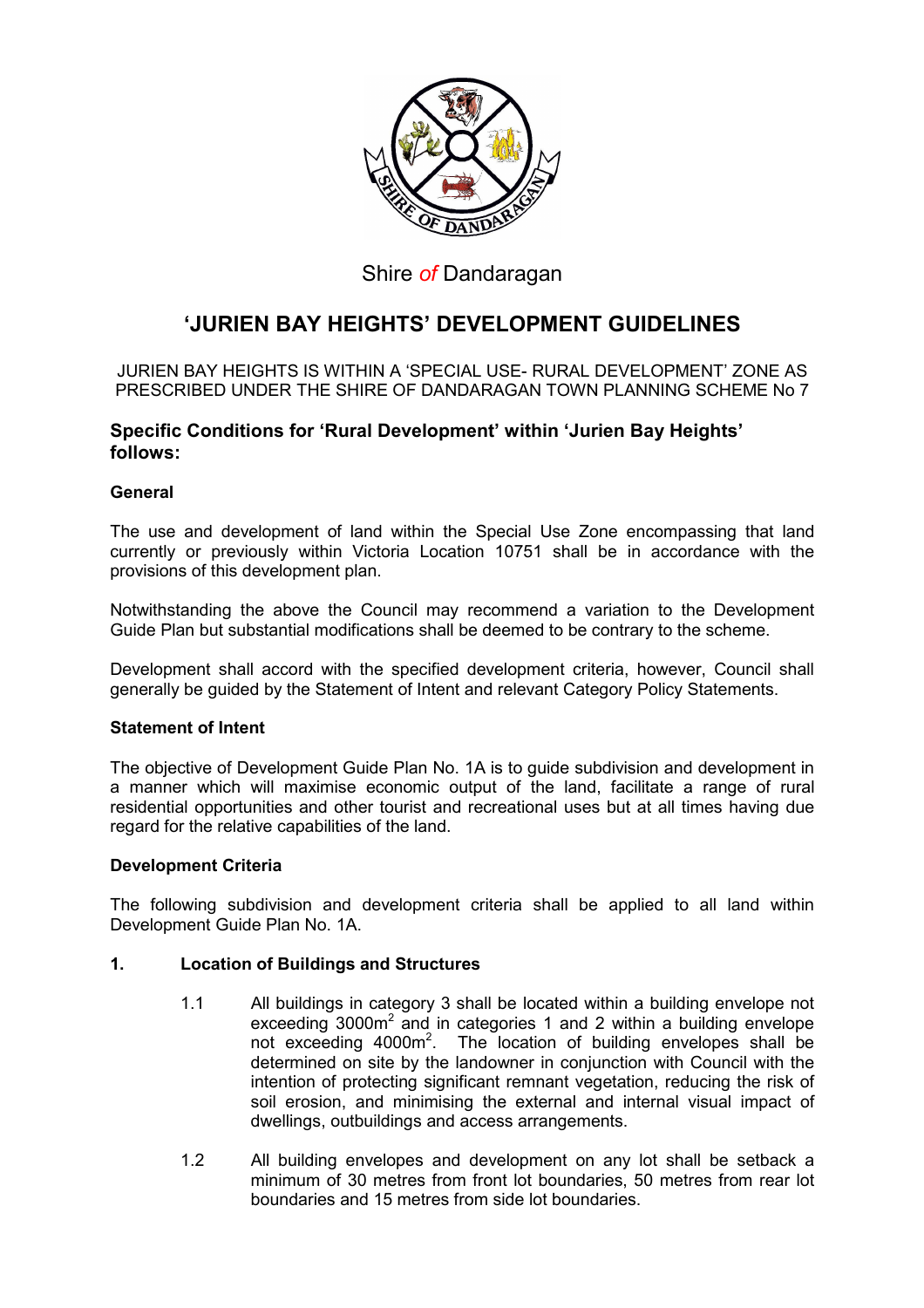- 1.3 Not more than one dwelling house may be constructed on any lot and all buildings shall be located within the designated building envelope as shown on the approved plan of building envelopes.
- 1.4 Council shall require a buffer distance of 150 metres between the nearest boundary of the waste landfill site and any dwelling consistent with the Department of Environmental Protection's Draft Code of Practice for Country Landfill Management.

# 2. Building Design and Colour

- 2.1 Buildings shall be designed and constructed of materials which allow them to blend into the landscape of the site. No materials or colours shall be used which the Council considers will have an undue impact on the visual amenity of the adjoining sites or the surrounding locality.
- 2.2 Dwellings and all ancillary buildings shall be restricted to a height of two storeys. However, the height of any building shall not exceed 7.5 metres which is measured vertically from the natural ground level.
- 2.3 The use of fibro cement, metal sheeting or wooden picket for boundary fencing will not be permitted. If fencing is utilised, it shall be of rural construction such as open post and rail or post and wire, to the satisfaction of Council.

# 3. Vegetation and Revegetation

- 3.1 If the Council considers a lot within the area requires tree cover improvement it may require the owner of the lot as a condition of development, to undertake a tree planting programme to its specifications. It may also require the owner to maintain these trees.
- 3.2 No clearing of trees or vegetation shall occur without the approval of Council, and where appropriate, Agriculture Western Australia, except for:
	- (a) clearing to comply with the requirements of the Bush Fires Act 1954 (as amended);
	- (b) clearing as may reasonably be required to construct an approved building and curtilage, including fences and on-site effluent disposal systems;
	- (c) clearing to gain vehicular access to an approved development on the land;
	- (d) trees which are dead, diseased or in a dangerous condition;
	- (e) clearing required to establish and maintain a low fuel buffer.
- 3.3 Fences shall be erected to protect trees and other remnant vegetation by grazing livestock where required. Council may request the Commission to impose a condition at the time of subdivision for the fencing of remnant vegetation and revegetation areas.

# 4. Effluent Disposal

4.1 The disposal of liquid and/or solid wastes on the lots shall be carried out by way of an effluent system approved by the Council and the health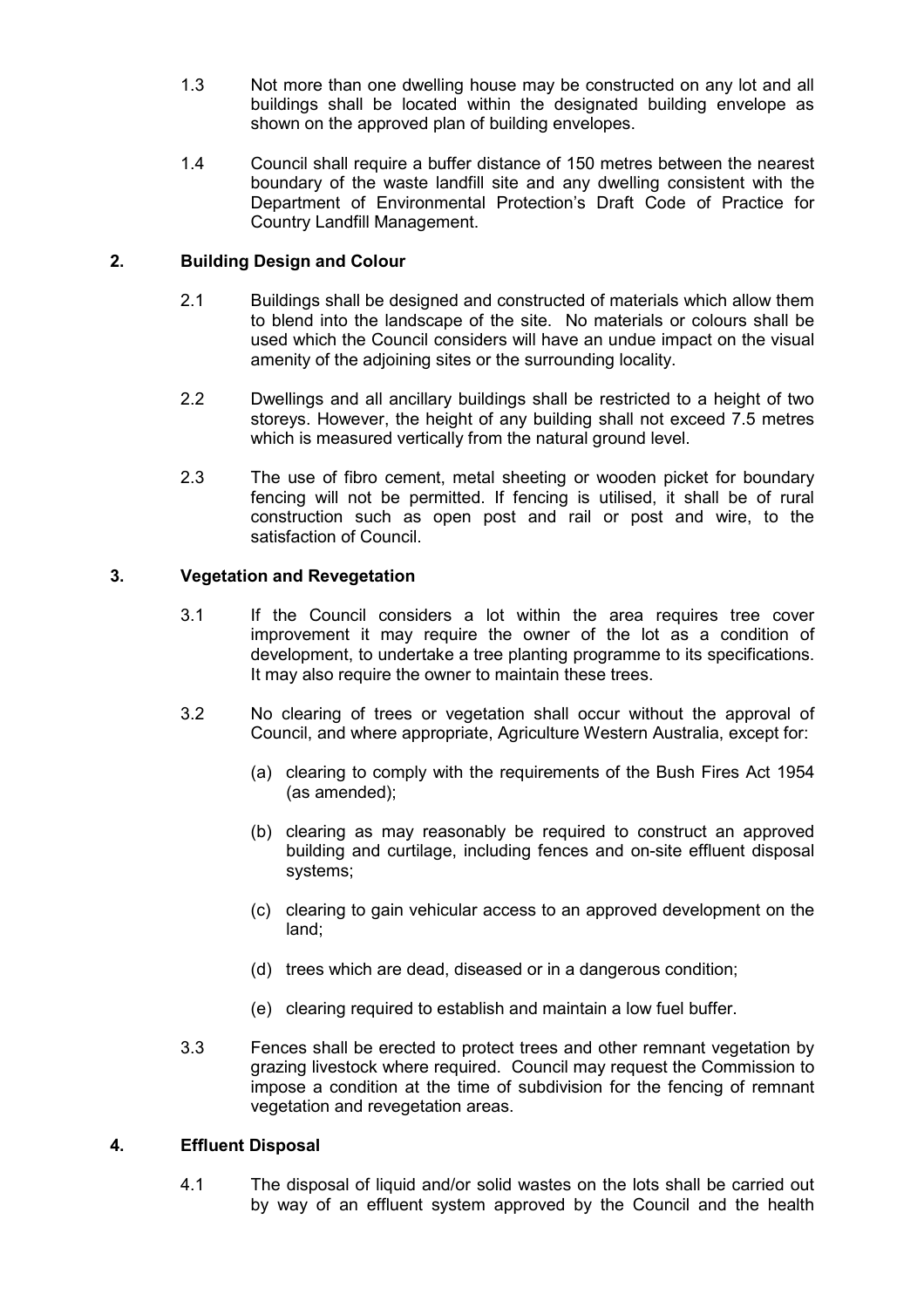Department of Western Australia. Systems shall be designed and located to minimise nutrient export and/or release into any waterway or groundwater. Effluent disposal areas for development utilising conventional effluent disposal systems shall be setback a minimum of 100 metres from a natural permanent water course, water body or existing drain, and situated 2 metres above the highest known ground water level.

- 4.2 Council shall require the use of amended soil type effluent disposal systems, such as ECOMAX, Biocycle, Aquarius or other similar approved ATU Systems acceptable to the Health Department of Western Australia, in the following situations:
	- where a 100 metre setback from a water course, water body or existing drain cannot be achieved;
	- where soil conditions are not conducive to the retention of nutrients; and
	- in low lying areas.

Separation from waterways and ground water shall be determined by Council in accordance with the Health Department of Western Australia and Department of Environmental Protection guidelines.

# 5. Keeping of Stock

- 5.1 The keeping and rearing of livestock shall not be permitted in Categories 4 and 5 except for domestic purposes and in such case shall not exceed one horse or one cow or two sheep, and shall be restricted to an appropriate yard area within the building envelope.
- 5.2 Stock may be permitted in Categories 1,2 & 3 to a maximum of 5 dry sheep equivalent (DSE) as defined by Agriculture Western Australia. Animal numbers shall not exceed the stocking rates recommended by Agriculture Western Australia in accordance with the pasture type.
- 5.3 The keeping of stock shall not result in the removal or damage of vegetation and trees or result in soil degradation and dust nuisance. Where in the opinion of Council and Agriculture Western Australia the continued presence of animals on any portion of land is likely to contribute, or is contributing to soil degradation, dust nuisance or significant additional nutrient application, notice may be served on the owner of the land, requiring immediate removal of those animals specified in the notice.
- 5.4 Where notice has been served on a landowner in accordance with this Clause the Council may also require the land to be rehabilitated to its satisfaction within three (3) months of serving the notice. In the event that such action is not undertaken, Council may carry out such works as are deemed necessary, with all costs being borne by the landowner.

# 6. Bushfire Management & Control

- 6.1 Council may request the Commission to impose a condition at the time of subdivision for the construction of strategic firebreaks to the satisfaction of the Council and the Bush Fires Board.
- 6.2 Strategic firebreaks shall be designed and constructed so as to avoid erosion impacts and to a standard suitable for all year access by heavy duty fire appliances and two wheel drive vehicles.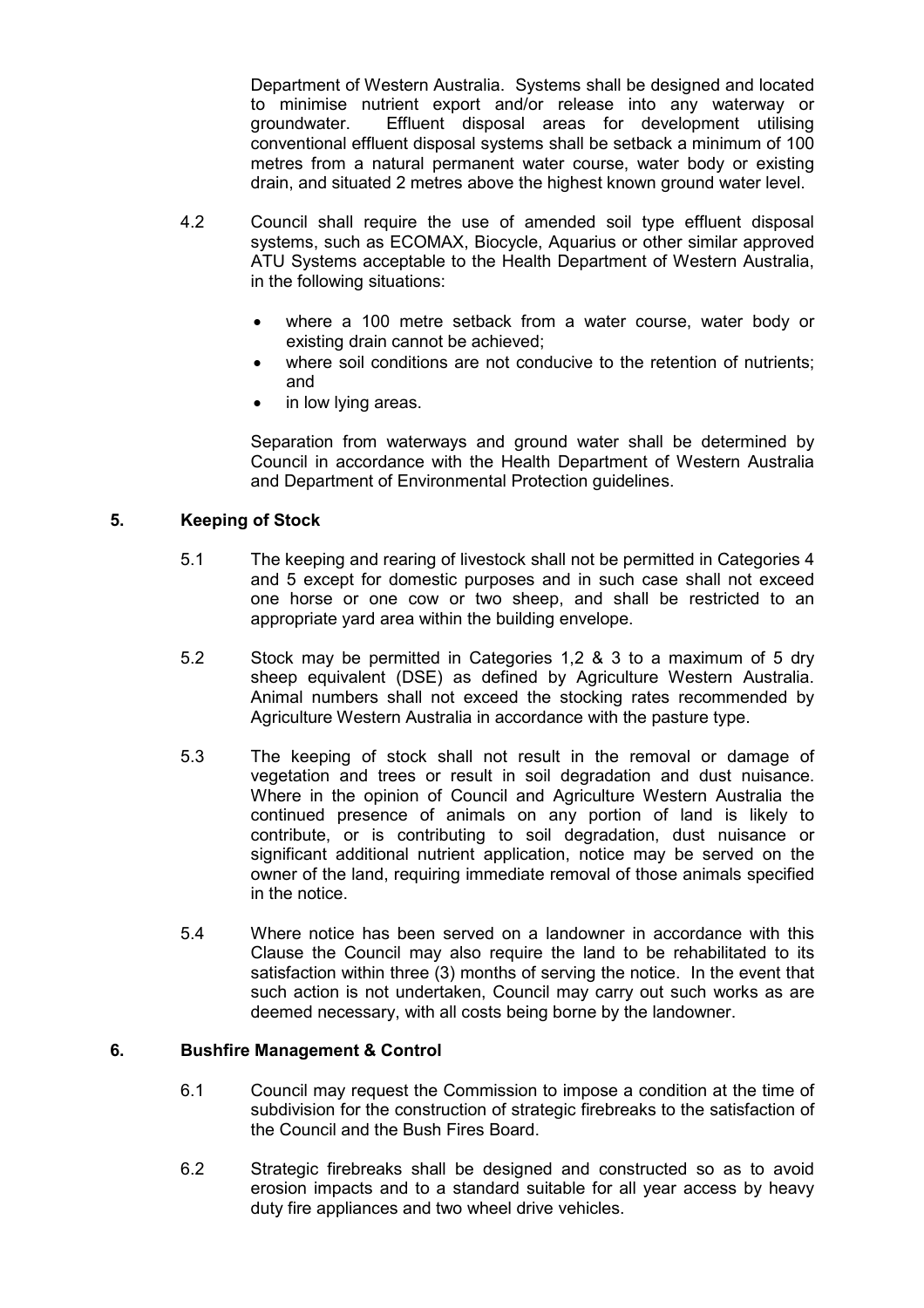- 6.3 Low fuel buffers, at least 20 metres wide shall be established and maintained around each building.
- 6.4 Council may request the Commission to impose a condition at the time of subdivision for fire suppression and prevention measures and equipment to be provided in the locality. Council will facilitate discussions between the subdivider and the Bush Fires Board regarding such requirements.
- 6.5 The subdivider shall make arrangements to the satisfaction of Council to ensure prospective purchasers, in the transfer of lots, are made aware of the fire management guidelines of the Home owners Bushfire Survival Manual and the Australian Standard 3959 - 1991 Construction of Buildings in Bushfire Prone Areas.

# 7. Water Supply Provisions

- 7.1 The subdivider shall make arrangements satisfactory to the Council to ensure that prospective purchasers of the lots are advised that no reticulated water supply can be provided by the Water Corporation and that the land is located within the Jurien Groundwater area and that licensing of underground water usage applies in the area.
- 7.2 Each dwelling shall be provided with a supply of potable water comprising of not less than 120,000 litres of storage directly connected to the necessary roof catchment area to provide this supply.

# 8. Road Upgrading, Access and Design

8.1 Council may request the Commission to impose at the time of subdivision requirements for the upgrading of Canover Road.

## 9. Notification of Prospective Owners

9.1 Provision shall be made to Council's satisfaction to ensure prospective purchasers of land within the area covered by Development Plan No. 1A are given a copy of these special provisions prior to entering into an agreement to acquire any property.

### 10. Protection of Landscape Elements

- 10.1 When subdividing the land the subdivider will be required to ensure that landscape values are not compromised in areas which are clearly visible from Hill River, the coastline and adjoining roads. This may entail:
	- retaining remnant vegetation;
	- providing larger lot sizes in sensitive areas;
	- locating buildings away from ridge-tops;
	- ensuring building design, materials and colour, complement surrounding landscape elements.

## 11. Horticultural Development

11.1 A Nutrient and Irrigation Management Plan shall be included as part of any proposal for horticultural use and/or development.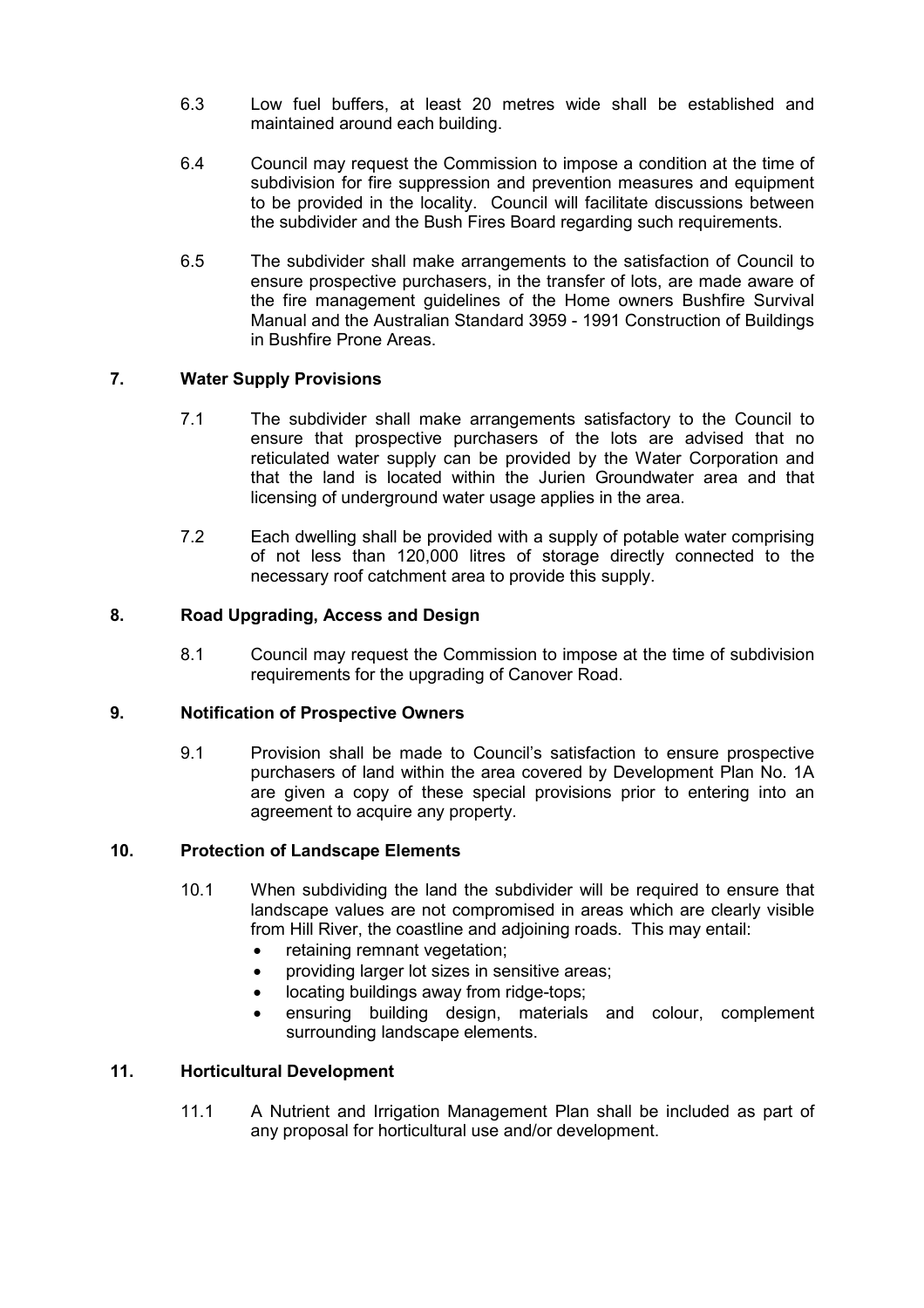## 12. Buffer Requirements

12.1 Council shall consider the Environmental Protection Authorities Guidelines contained in its draft "Industrial Residential Buffer Areas (Separation Distances)" or subsequent adopted policy, when considering applications for horse stables, market gardens and rural pursuits.

# Category 1

# Category Policy Statement

The objective for Category 1 is to achieve economic output by encouraging the use of small areas of cleared land available for land based agricultural use and, in the absence of such areas, attempting to diversify into non-land based agricultural or recreational uses.

# Development Criteria

The following subdivision and development criteria shall apply to those lots within Category 1 only.

- (a) The recommended minimum lot sizes within this category shall range from 4.0ha to 6.0ha.
- (b) Stocking of lots within this category will only be allowed up to a maximum of 5 dry sheep equivalent (DSE) as defined by the Department of Agriculture of Western Australia, for the quantity of cleared pasture available.
- (c) The following uses may be permitted subject to the explanation of symbols in Clause 4.3.2. of the scheme.
	- P Dwelling Single House
	- D Home Occupation
	- A Stable
	- A Private Recreation
	- A Market Garden
	- A Retail Nursery
	- A Rural Pursuit
	- A Veterinary Clinic and Hospital
	- A Dog Kennels
	- A Industry Rural

# **Category 2**

## Category Policy Statement

The objective for Category 2 is to achieve economic output by encouraging the use of small areas of cleared land available for land based agricultural use and, in the absence of such areas, attempting to diversify into non-land based agricultural or recreational uses.

### Development Criteria

The following subdivision and development criteria shall apply to those lots within Category 2 only.